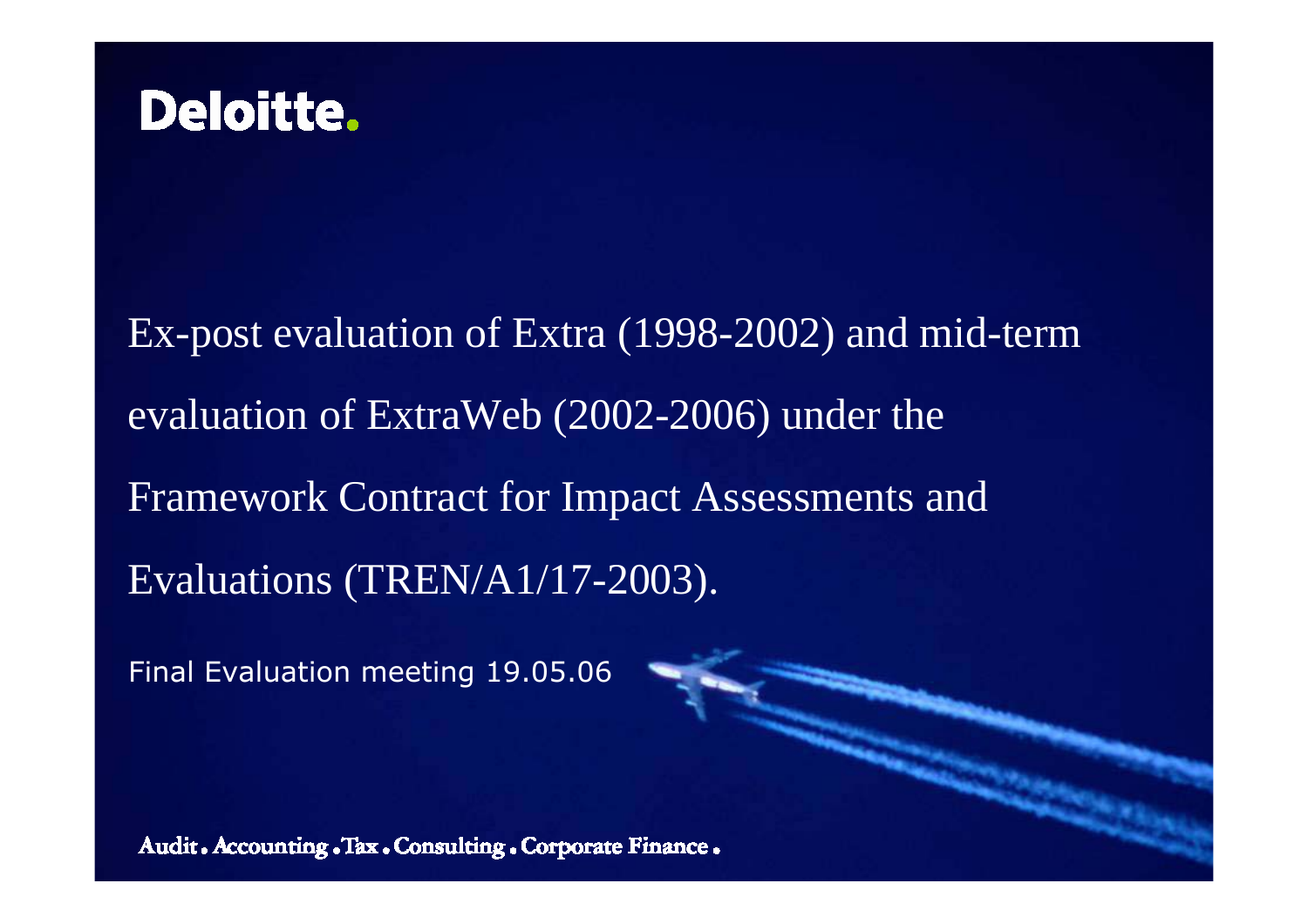#### Presentation



•Objectives and scope of the project

- •Presentation of the EXTRA and Extr@web projects
- •Methodology
- •Key findings
	- –EXTRA
	- –Extr@web
- •Recommendations
- •Final report
- •Your comments to the report
- •Other issues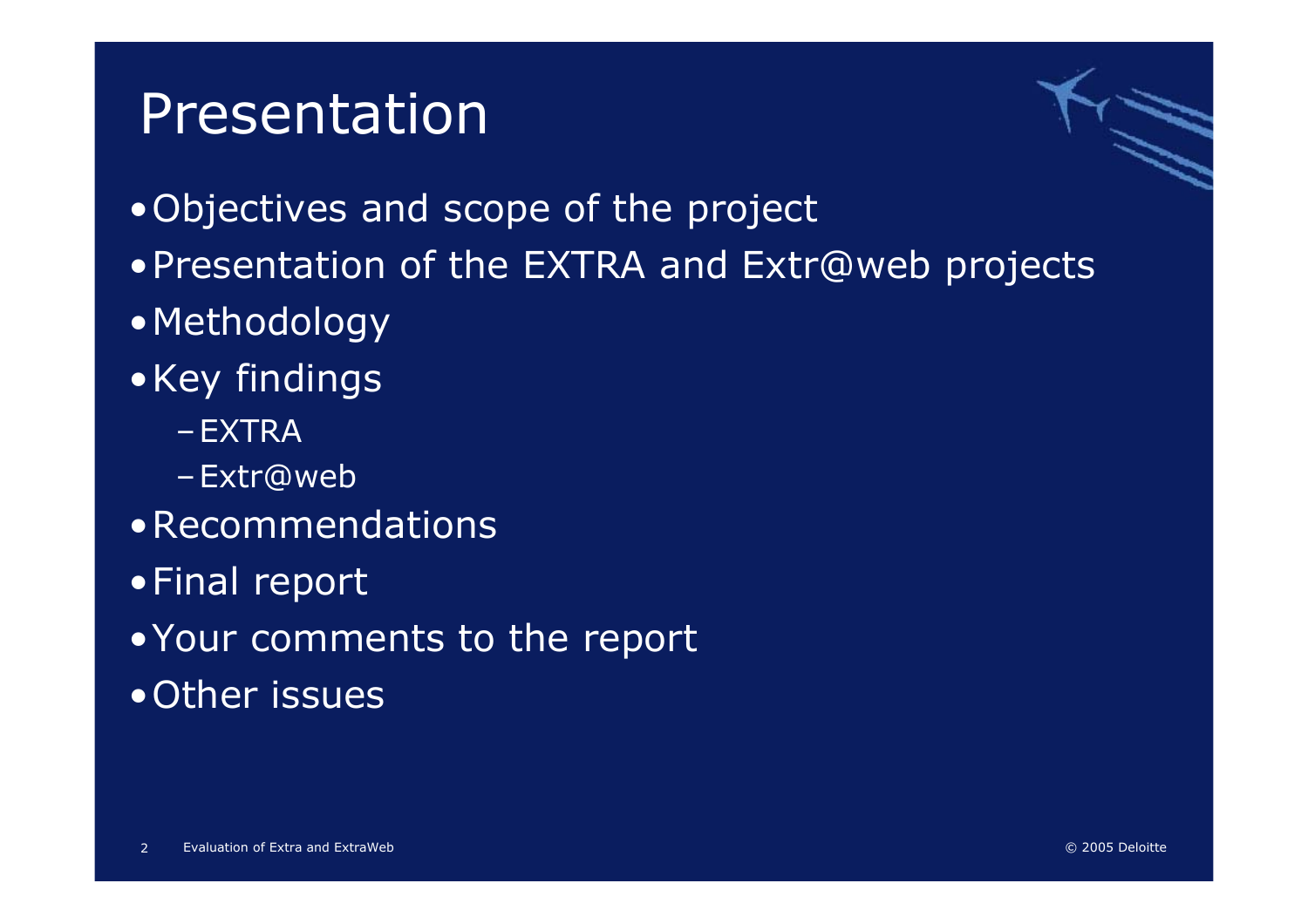# **Objectives**

#### Objective:

- •To provide the European Commission with an Ex- post assessment of the EXTRA project and a mid- term evaluation of the Extr@web project.
- •To provide input for the negotiation of the EW II project

#### Evaluation

- •Initiated 7 December 05
- •Evaluation process completed 13 March 06
- •Some delays encountered during the evaluation process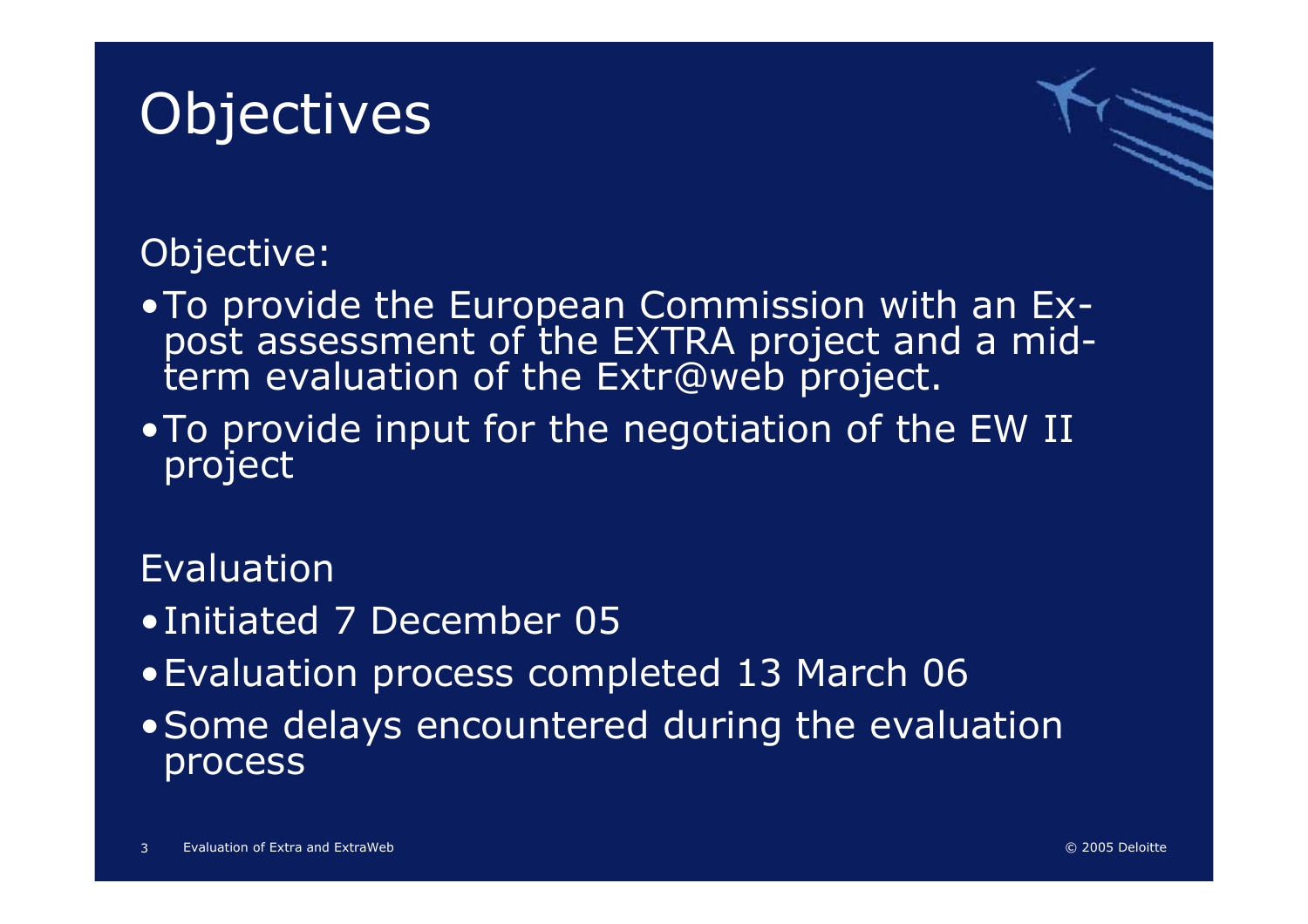#### Scope of the evaluation



Overall focus of the study:

- •Focus on the Extr@web (EW) project, little attention should be provided to EXTRA
- •Focus on the utility of the Extr@web project in the light of the needs
- •Focus of the contribution of the EW project to reaching the overall objectives set for dissemination and promotion within the 5FP
- •Focus on cost-effectiveness of the Extra and EW projects
- •Focus on providing recommendations to adjust and improve the EW II project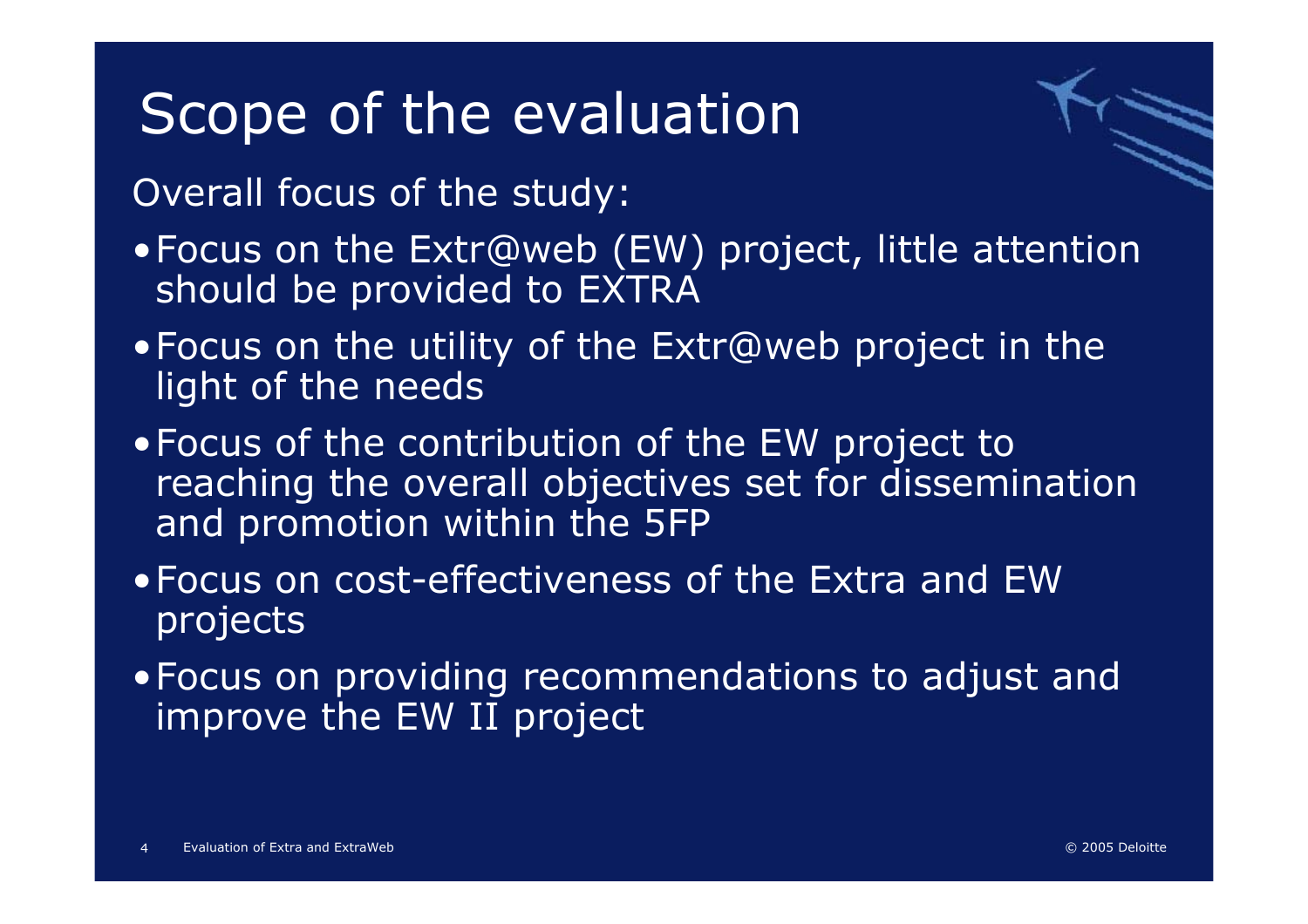# Scope (cont.)

Specific requirements:

- •Assessment of the use and utility of the Extra and EW I projects as regards the information needs of the users;
- •Project management and the input provided by external actors;
- •The value added of the service provider in particular<br>as regards the efficiency of data gathering and dissemination to facilitate the use of the information provided;
- •The relevance of the project name;
- •The potential overlapping/complementarily with CORDIS.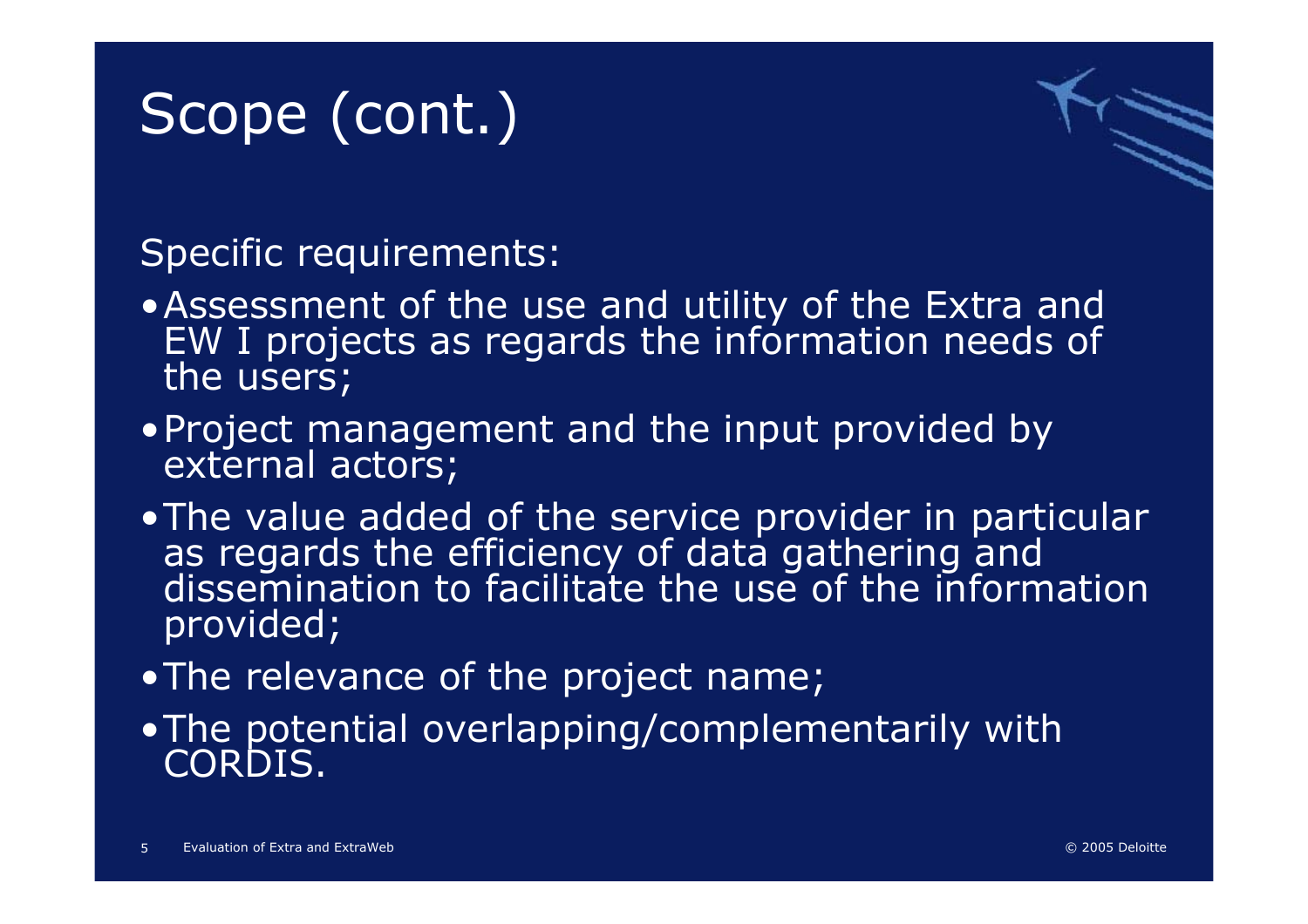### Limitation of the scope

- •No expert evaluation of the quality of the content;
- •Our conclusions would be based on limited research;
- •No assessment of the indirect impact. We would only analyse the perceived usability of the information;
- •Only treated monitoring data would be used;
- •Any analysis of the EXTRA project was conditioned by the availability of quantitative data and client satisfaction studies and/or other survey data.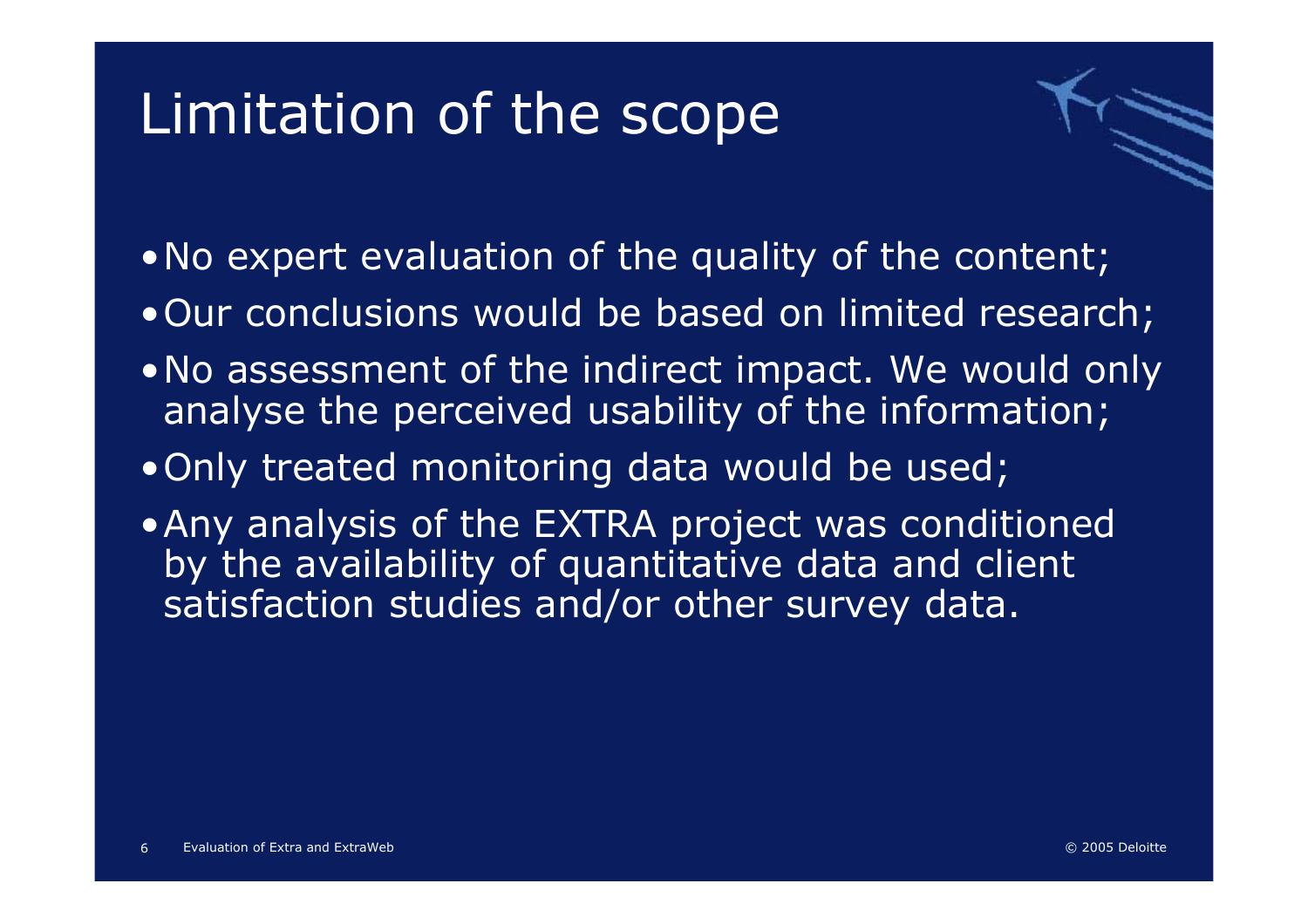### **Method**



- •Desk research
- •Data collection through surveys and interviews
- •Analysis of data, in the light of the EW II project to draw conclusions and recommendations

#### •2 Surveys

- •User survey
- •Benchmarking group survey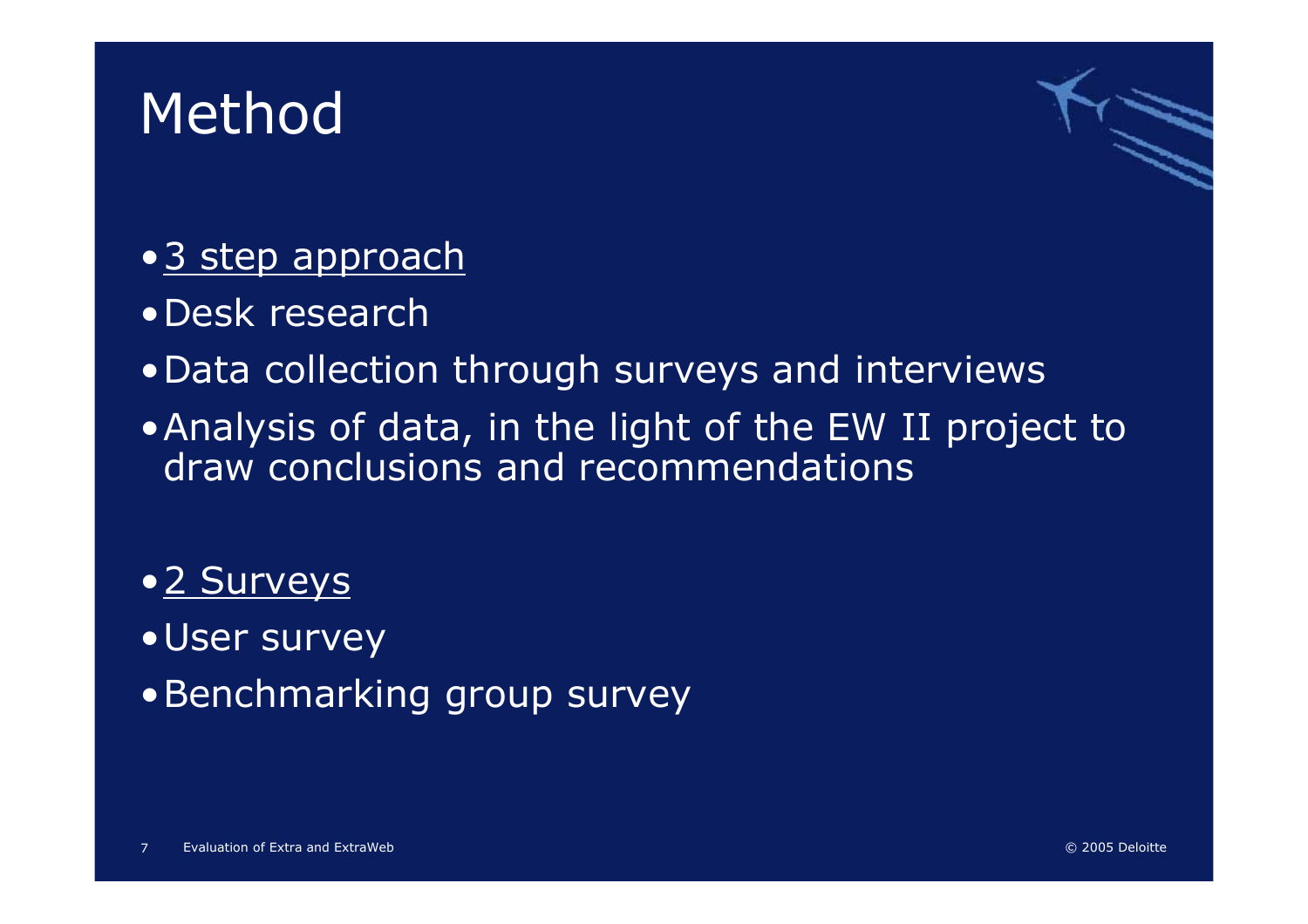### Problems encountered

- •Lack of monitoring data
- •Lack of relevant benchmarking information (websites)
- •Lack of a detailed breakdown of costs
- •Lack of personnel availability (Cordis)

### Principal consequences

•No cost-effectiveness analysis

•A limited analysis of overlapping with CORDIS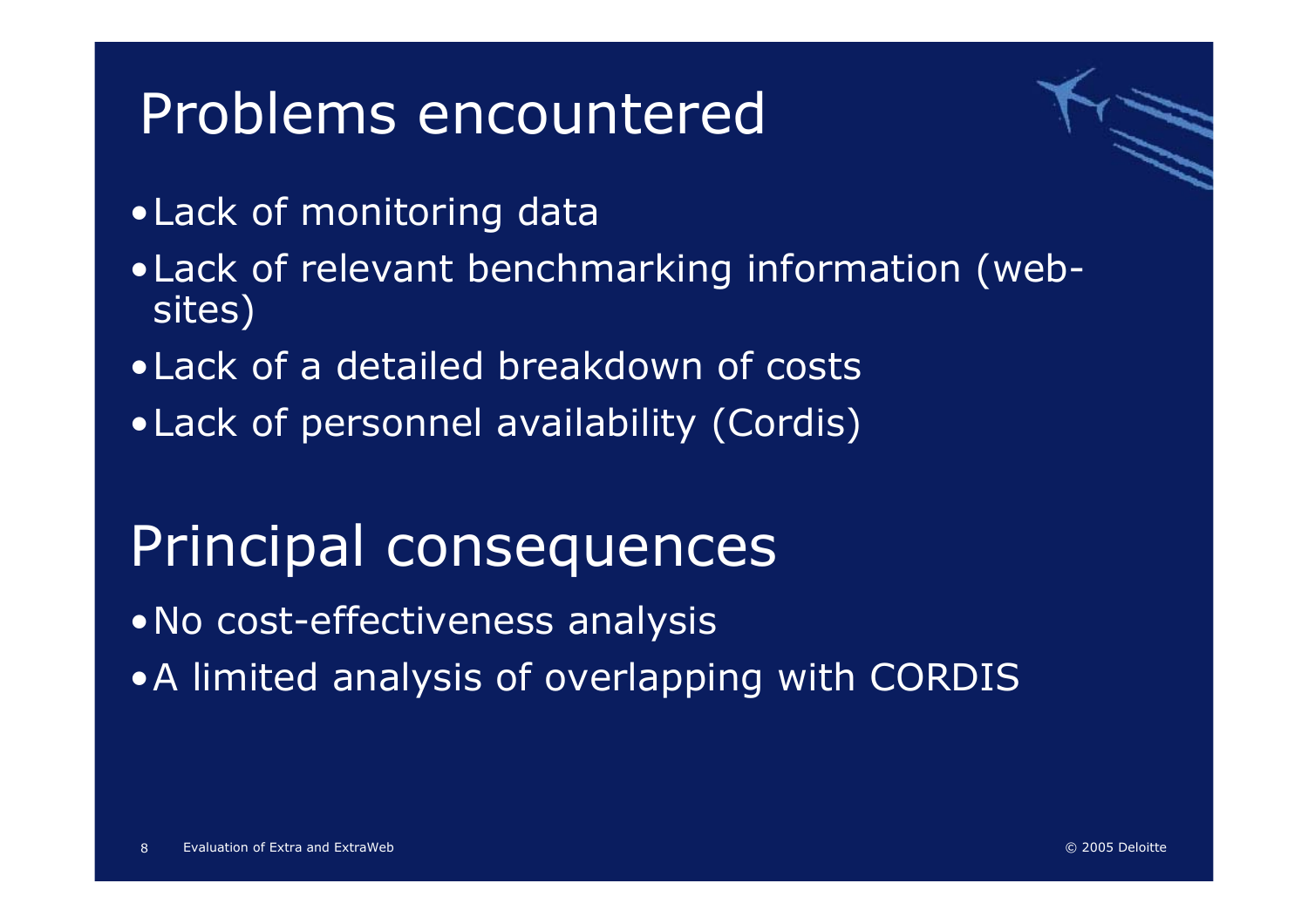### EXTRA



- Implemented from January 1999 till end October 2001
- Financed under the RTD Transport programme
- Set up in response to a perceived need at EU level for structured<br>dissemination of transport research.

#### **Objectives**

- To supplement existing dissemination activities by implementing a coordinated dissemination campaign across the RTD Transport Programme.
- To provide at programme level, structured research result information, designed to analyse modal and thematic issues, to establish links between research results and to promote the success of the Transport RTD programme.
- To pave the way for evidence based decision making by providing<br>decision makers in the transport field throughout the EEA and CEEC<br>with authoritative information on research results from across the whole of the Transport RTD programme.

Scope: Research projects financed under RTD Transport programme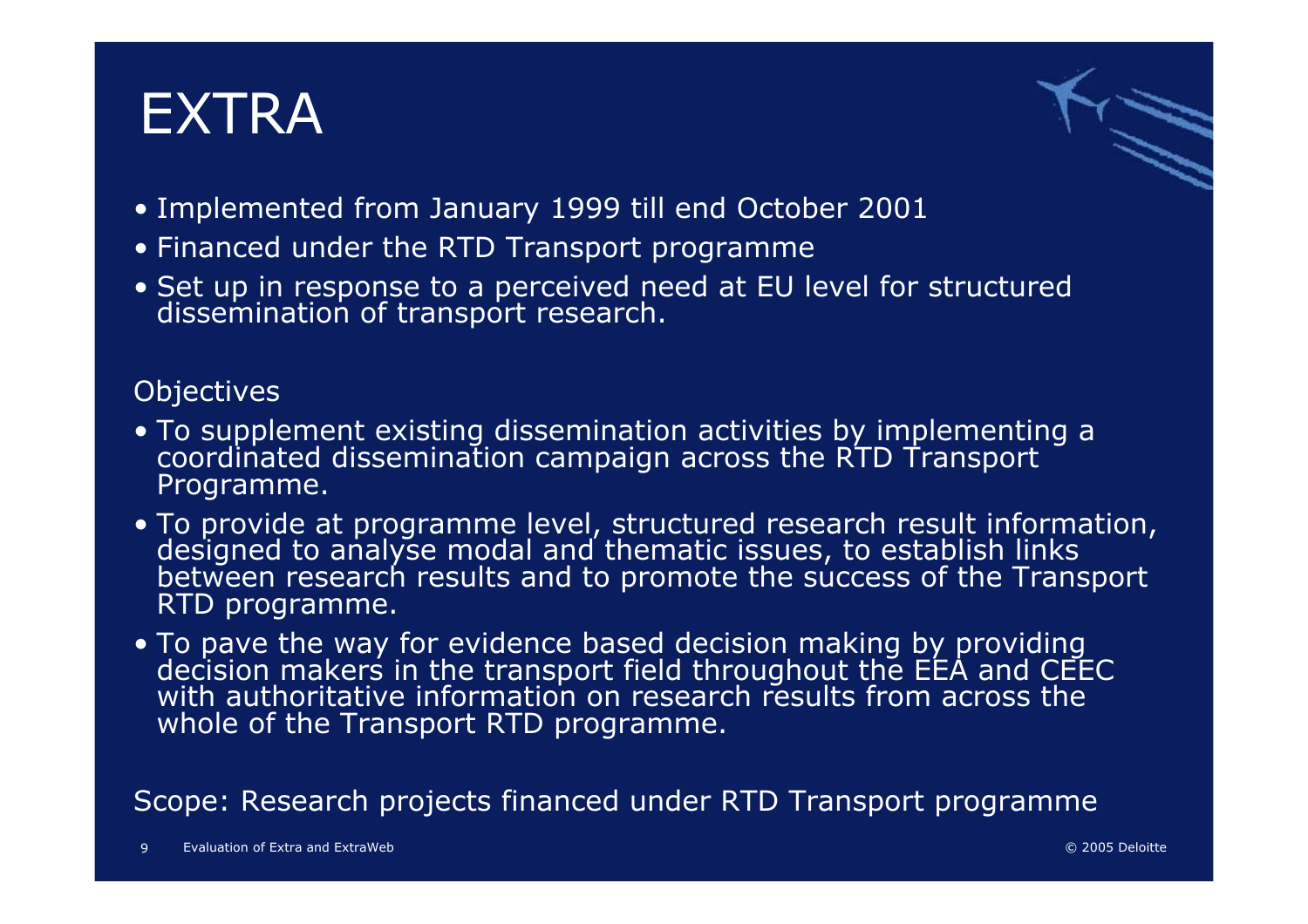

•Web-based Transport Knowledge Centre (TRKC) •The project was managed by the EXTRA consortium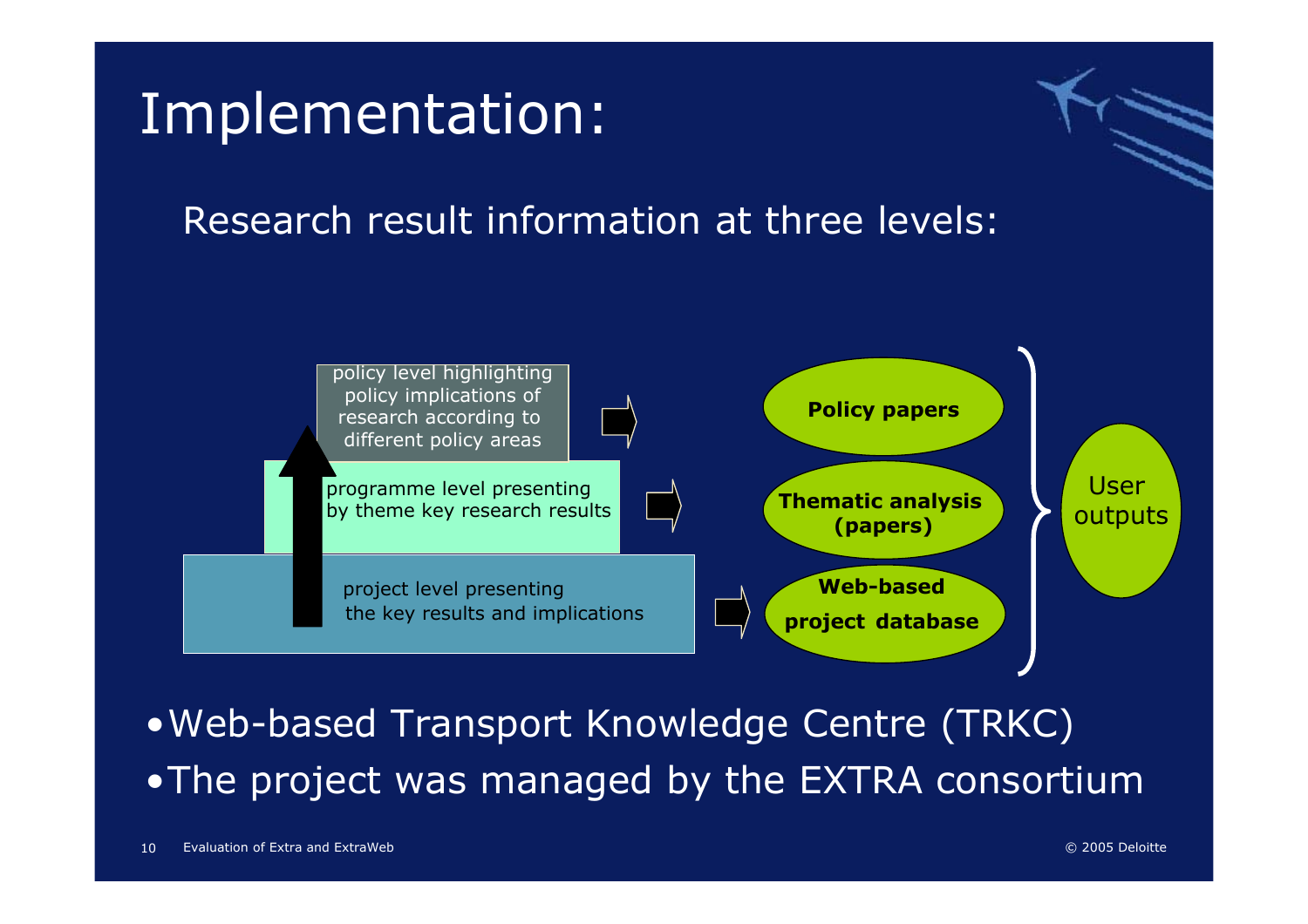# Key findings – Extra

Implementation

- The EXTRA project has been implemented globally as foreseen
- Provision of provided research result information at three levels (project, programme and policy level).
- The usefulness of the project has in particular been related to its capacity provide "basic" research project information
- The thematic papers presenting by theme at programme level key research results appear to have been globally less useful.

#### Promotional activities

- Focus on promotion of the web-site
- Very limited data on the effectiveness of the promotional activities
- It appears that promotional actions were implemented unevenly across Member States
- The Commission appeared to play a key role in the promotion of the EXTRA project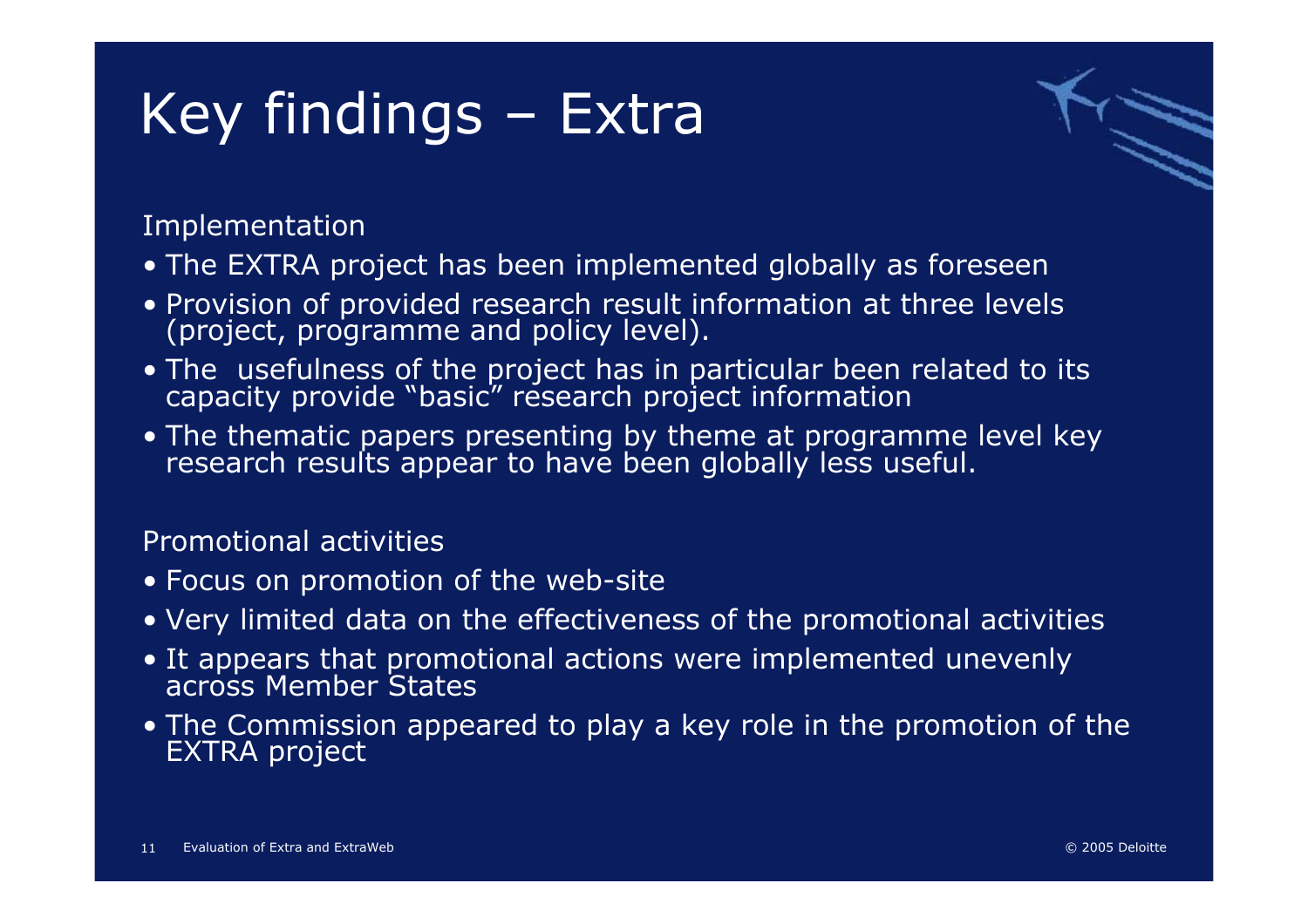#### Extr@web



- Direct follow up of the EXTRA project
- Same objectives and the same overall approach to dissemination and promotion of research results
- September 2002 End August 2006
- Financed under the Growth programme, Accompanying<br>Measures (5FP)
- TRKC online in July 2004

Scope: EU and national financed research

Three principal changes from the EXTRA project:

- The scope is substantially larger
- The target group is wider
- The management structure is substantially different (Benchmarking and High Level Advisory Group)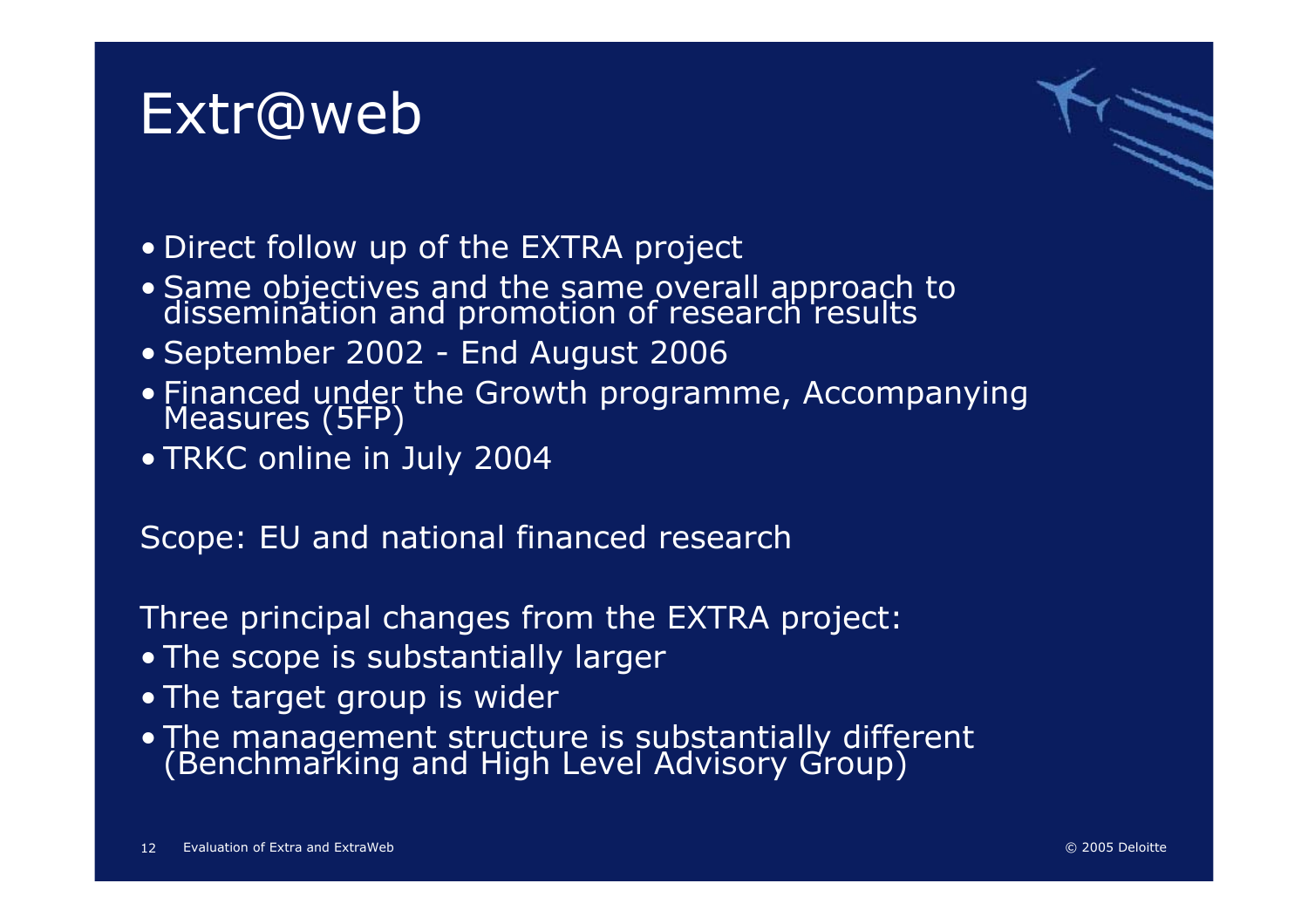### Extr@web



#### 4 specific objectives of the EW project:

- to set up one common RTD result reporting scheme for reporting on transport research results (standard for Europe)
- to set up a consistent approach to dissemination based on a web tool, the Transport Research Knowledge Centre (TRKC) and flanked by an information service and a promotional strategy;
- to cover and disseminate a large amount of research results, stemming from both EU programmes and national programmes and to present relevant transport research programmes at EU and national level.
- to analyse transport research results, by project, by theme, and by policy area and to assess policy implications of carried out research.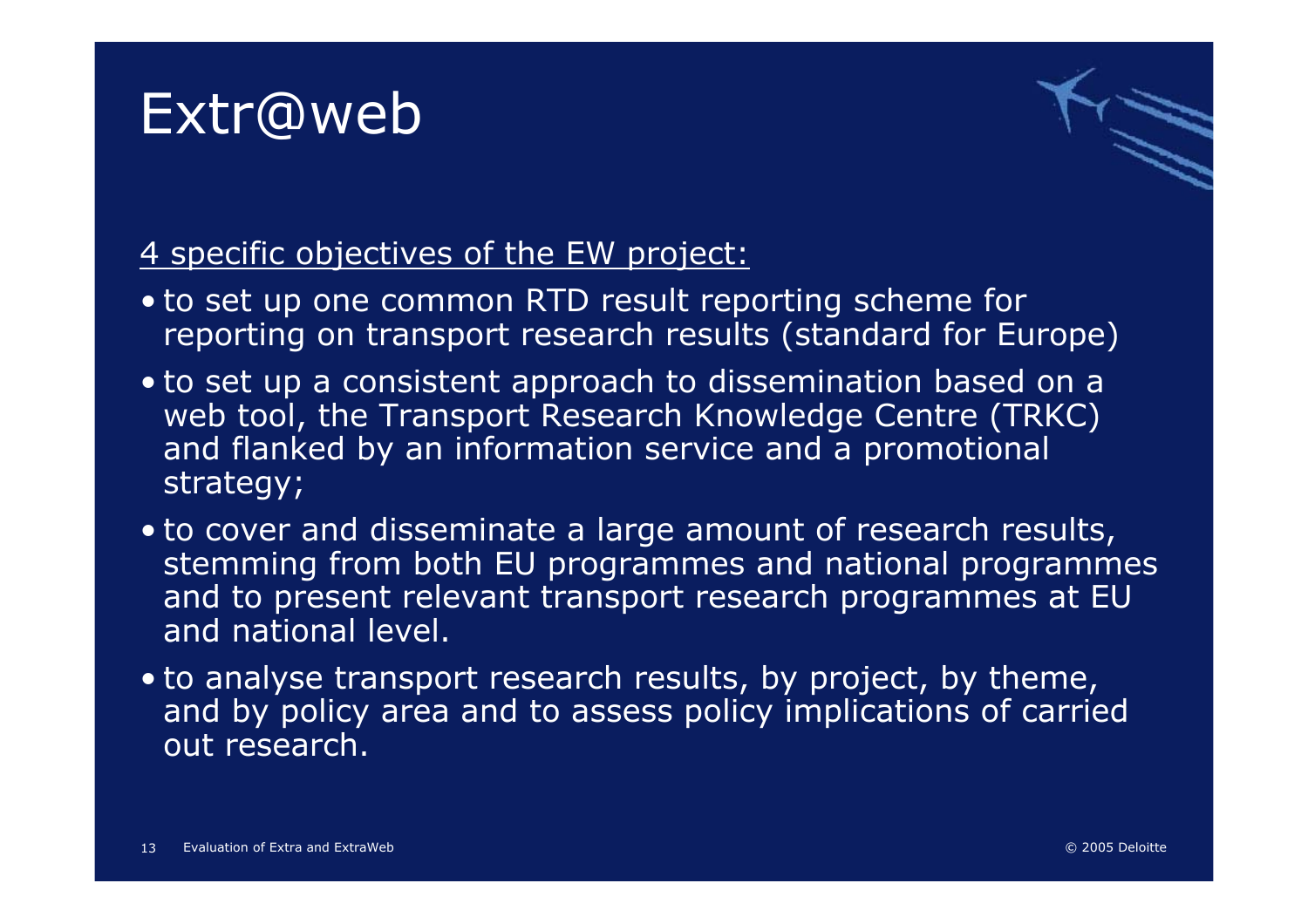

Framework of the project:

- •The common RTD result reporting scheme has been implemented globally as foreseen
- •A consistent approach to dissemination based on TRKC has been implemented (with some delay)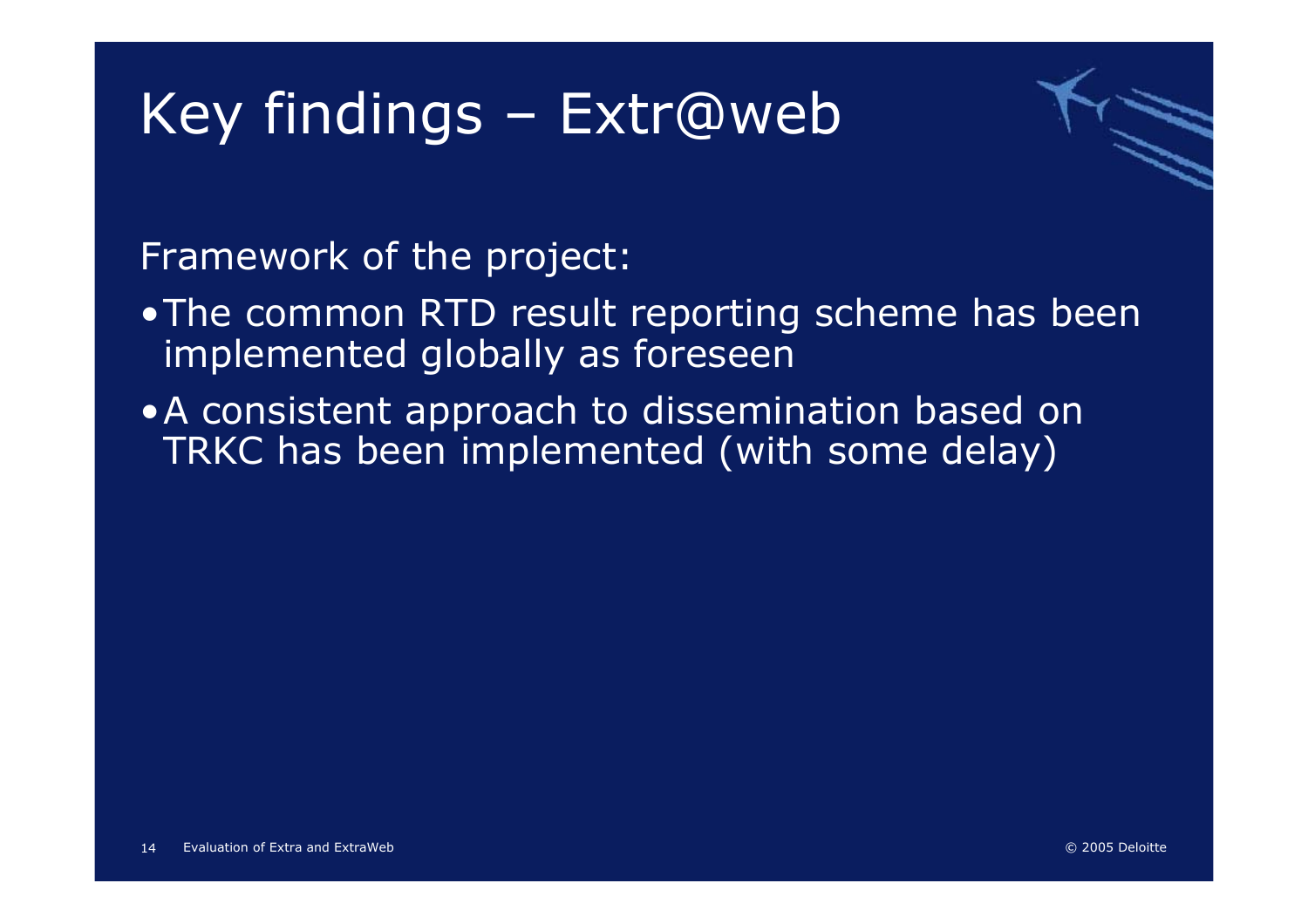

Theme 1: Key user outputs and promotional activities

- A range of key user outputs should be provided by the EW project:
- Information on national and EU programmes, provided in summary format by programme and in an overview format
- Detailed summary information on research results of EU and national funded projects by project
- Thematic analysis and policy analysis on research results and policy implications of completed projects by theme and by policy topics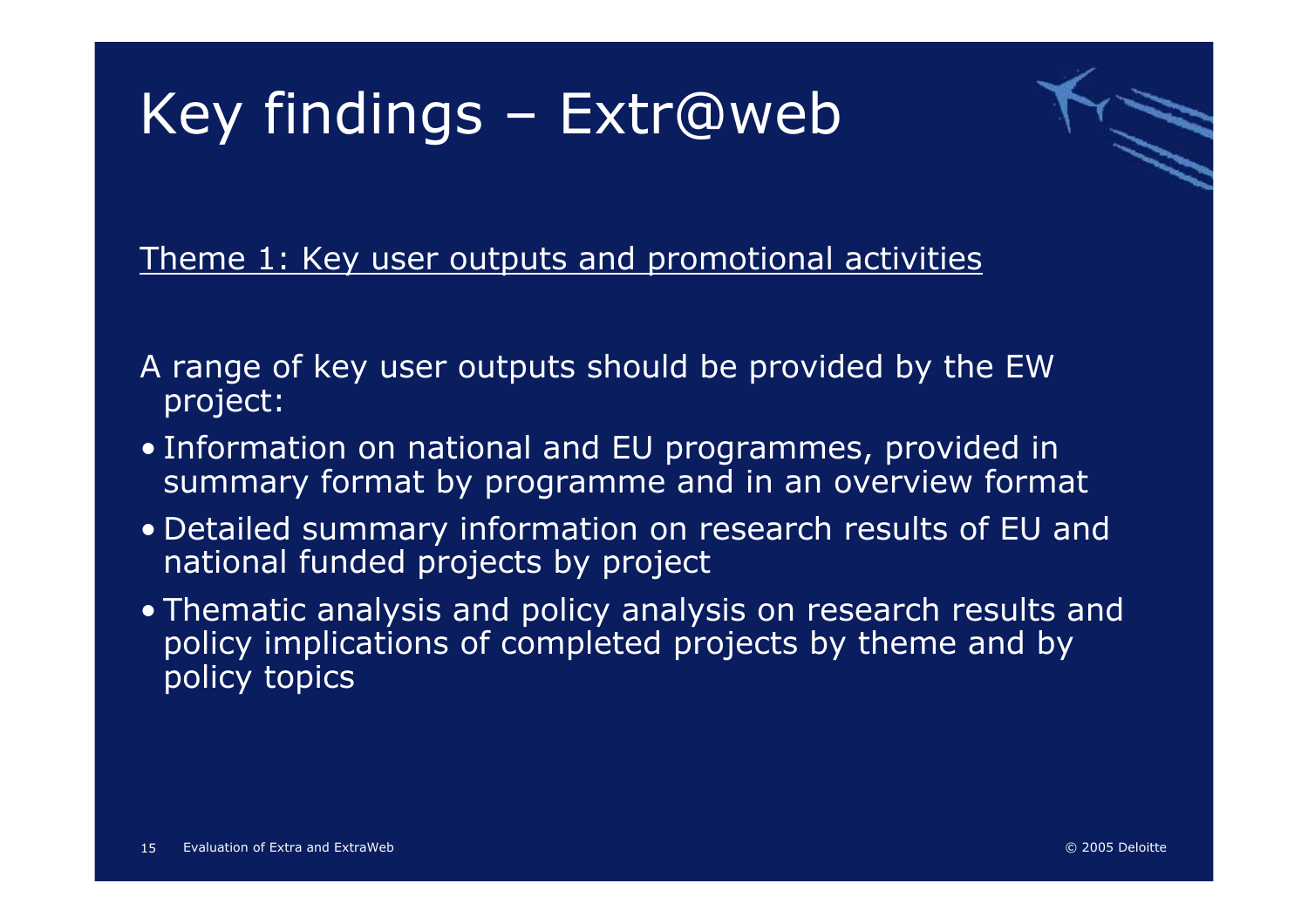

Theme 1: Key user outputs and promotional activities:

#### Results

- At this stage of project implementation some but not all key user outputs has been provided
- Information on national and EU research programmes has been provided
- The user outputs currently missing (or uncompleted) are user<br>outputs related to research results
- Basic project information on research results is to a large<br>extent still to be collected and published
- Thematic analysis and policy analysis papers are only to be provided at the final stage of the EW project. However, papers are depending on the availability of the basic project information.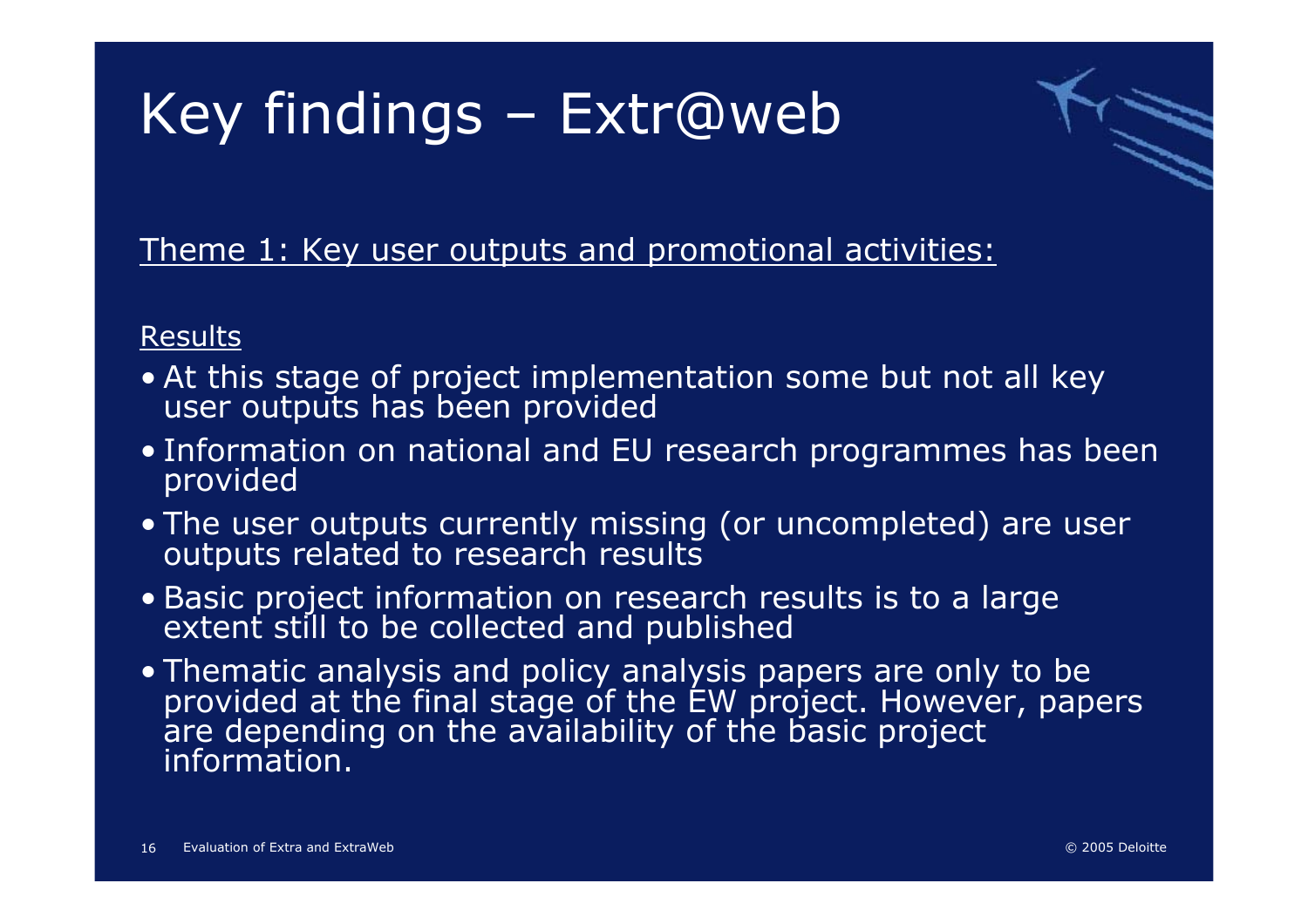

Key problems encountered:

- •Dispersed responsibilities for data collection , which is the backbone of the project
- •Too optimistic expectations as regard the key stakeholders willingness to support data collection on a voluntary basis
- •Too ambitious initial objectives regarding the number of projects which were to be covered by the project
- •A data collection phase which was initiated late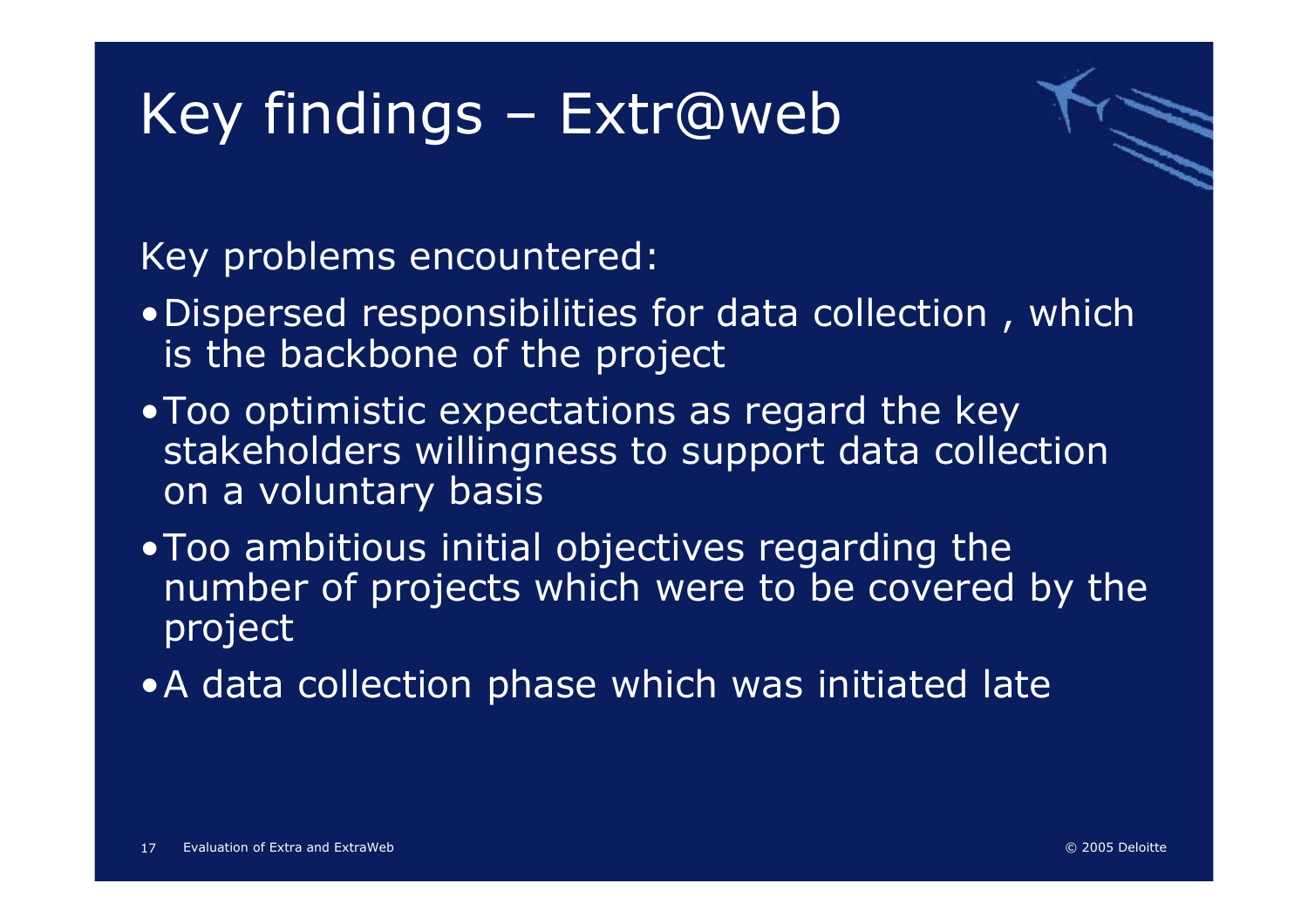

Theme 2: Use and utility of the Extr@Web project

- The TRKC web-pages are fairly well visited
- The TRKC is used by the users but more on an occasional basis than on a regular basis
- Information related to EU programmes and EU projects is<br>substantially more searched for than information on national<br>programmes and projects
- Project information, in particular information on final project results and links to final project reports are requested by the users
- The quality of the information provided is overall of good quality
- The results of both the user survey and the survey among the<br>BG members, indicate that the overall approach of the EW<br>project is of quality, and of use, but that the missing<br>information hamper the overall usability and u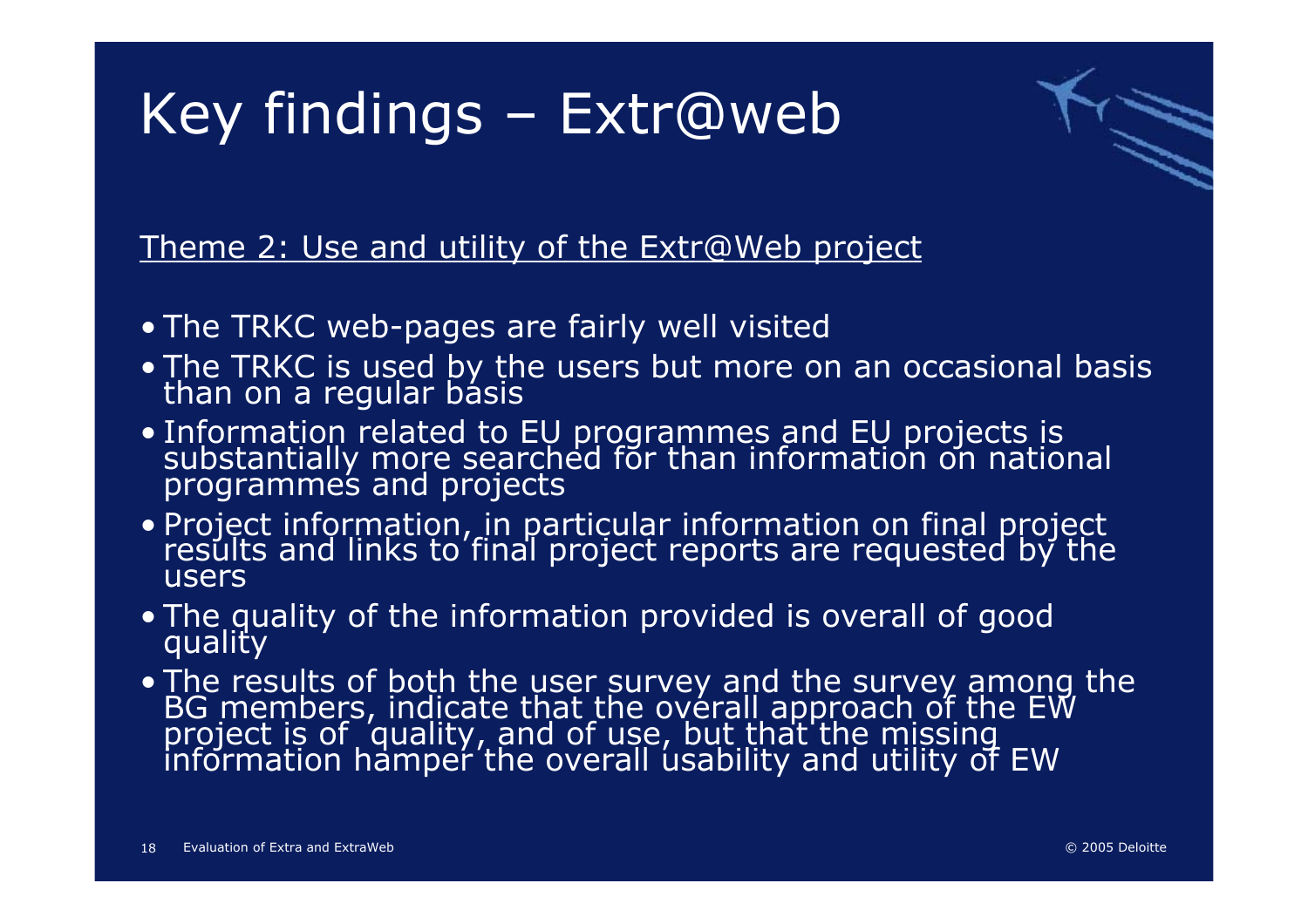

Theme 2: Use and utility of the Extr@Web project

- There is a very large interest in additional information on issues such as
	- –general updated information about transport research policy
	- –information about new research programmes (e.g. 7th FP)
	- regular articles on transport topics
	- –information on relevant calls for proposals
	- –news on outcomes of transport research events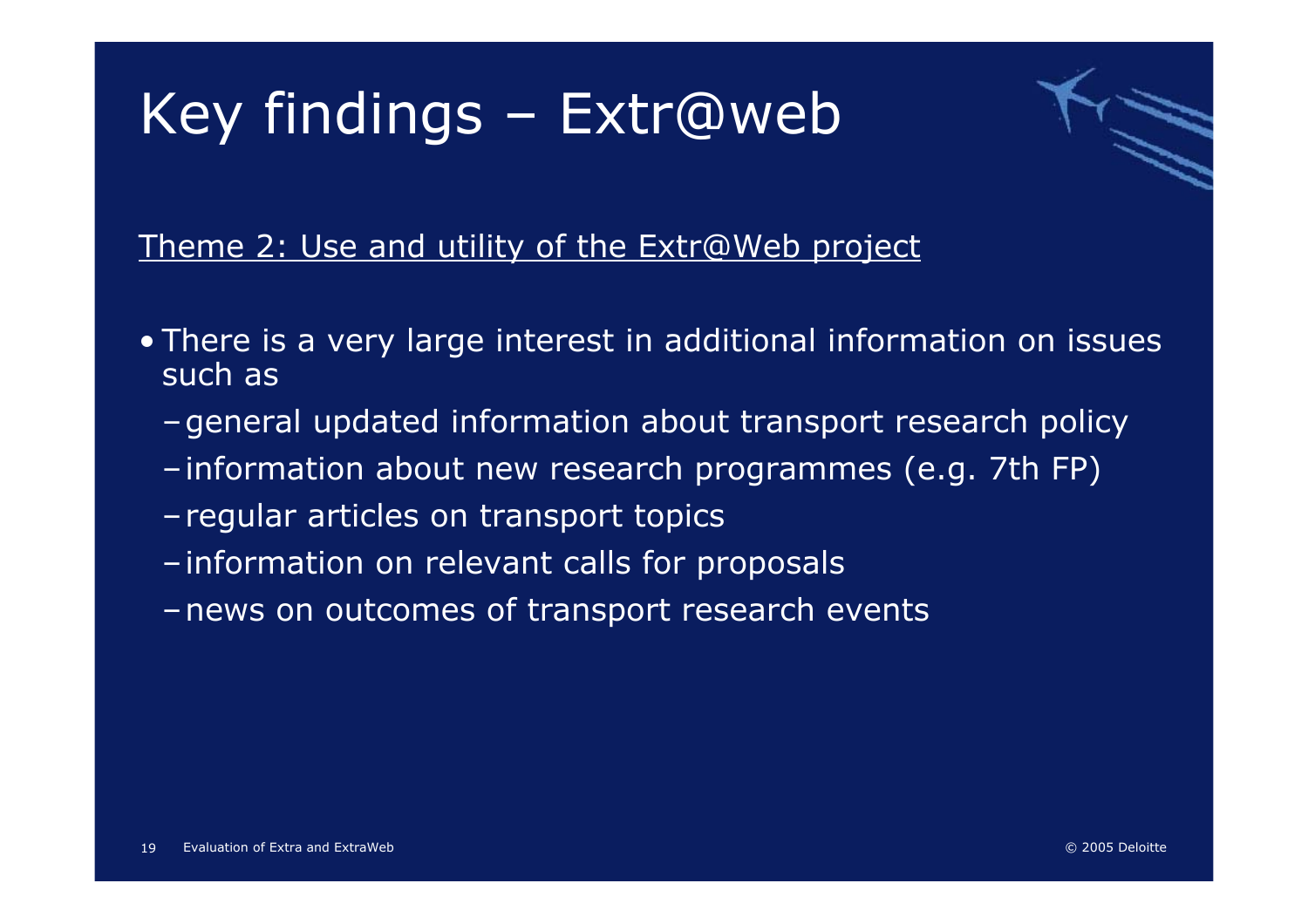

Theme 3: Complementary between the EW project and other web-sites

- •There appears to be little of cooperation between EW and CORDIS.
- •There is only little evidence that the TRKC has been promoted by CORDIS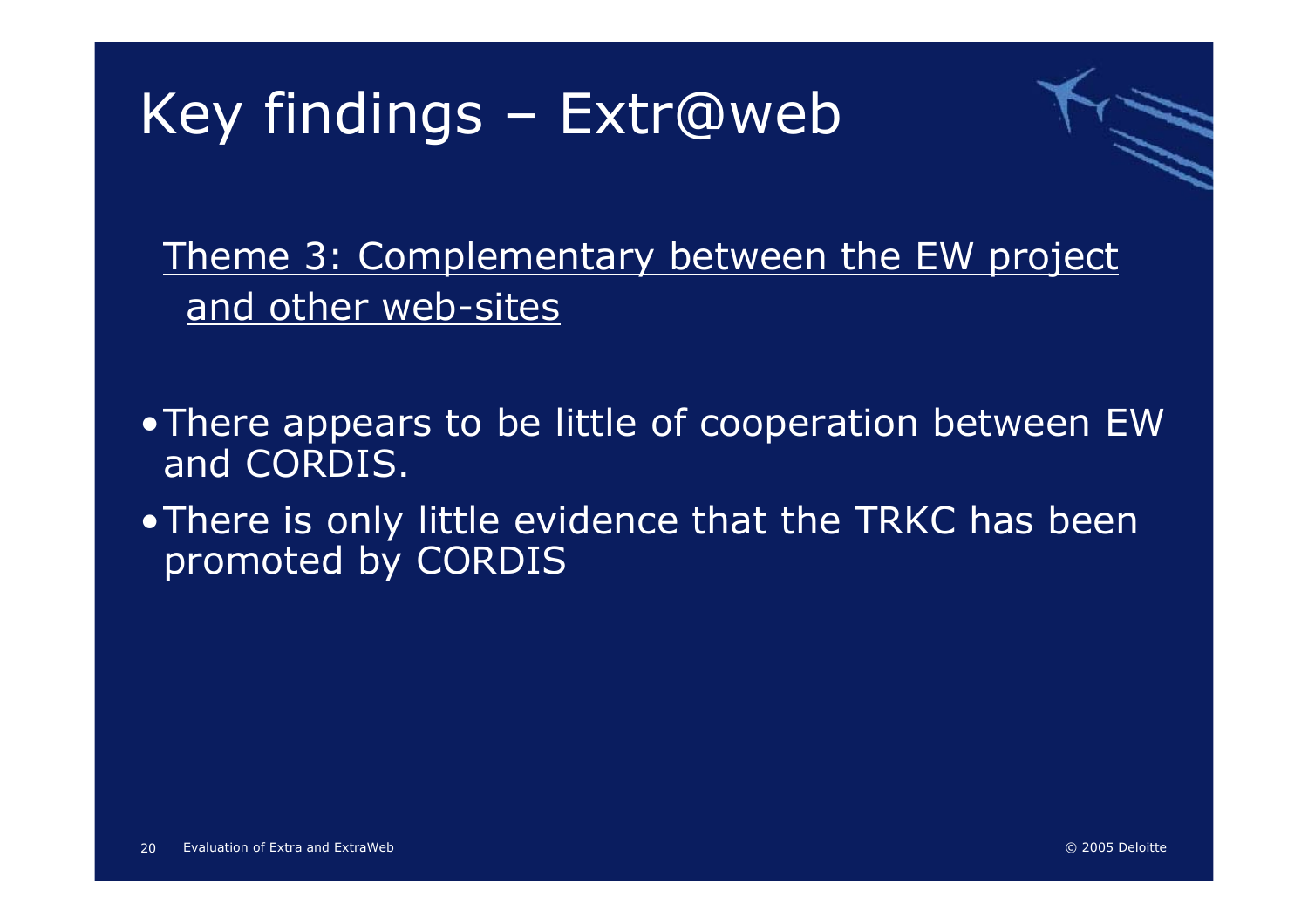

Theme 4: Web-design, user friendliness and visibility

- The web-design and user friendliness of the web-site is perceived globally as satisfactory
- The "Extr@web" acronym is used but the project is not visible under this name
- Monitoring data does partly not exist and the quality is insufficient for satisfactory monitoring and evaluation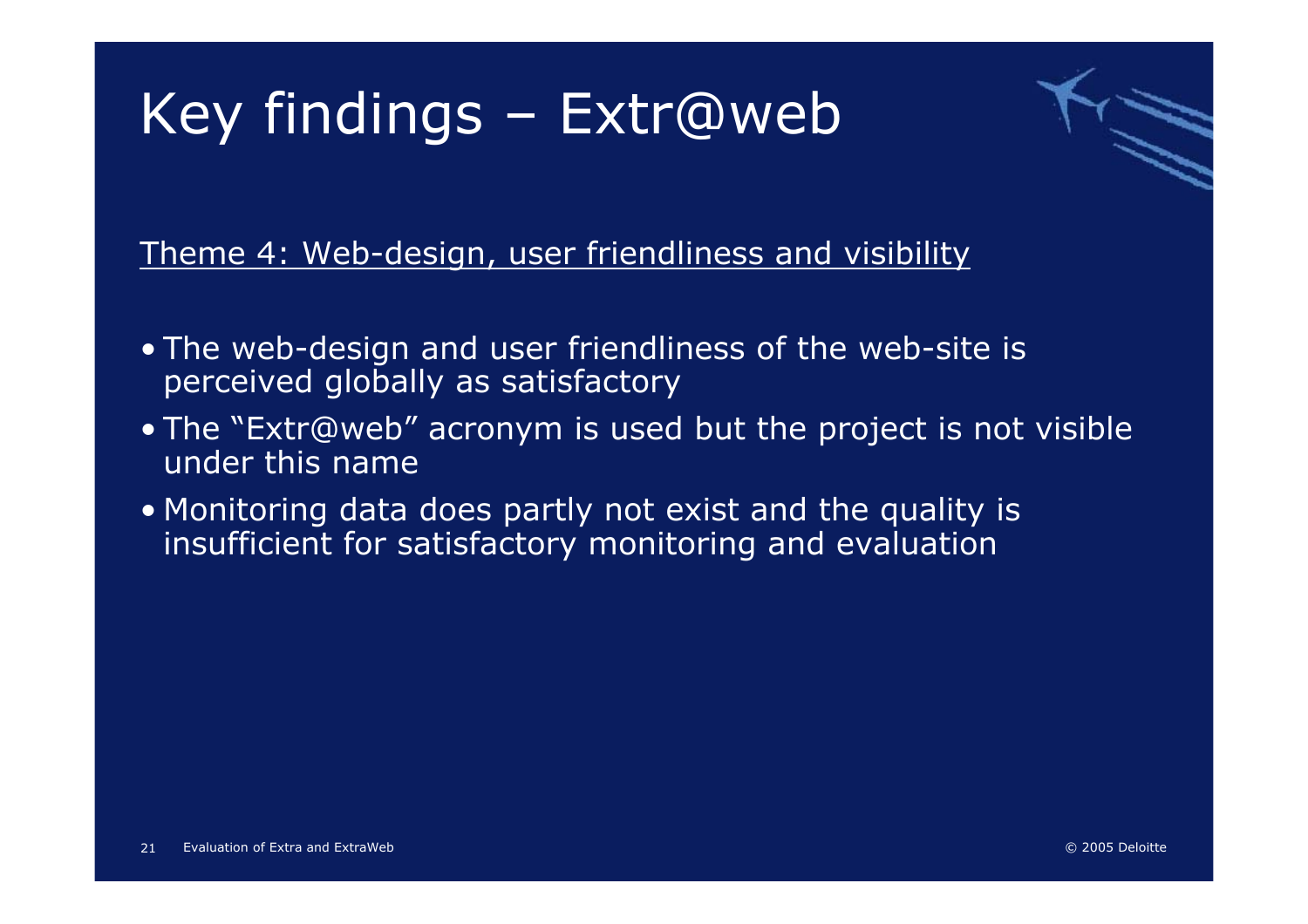

#### Theme 5: Management and input from key stakeholders

- EW is based on the idea of decentralisation and assumed voluntary contribution from a variety of actors. This made the project vulnerable from the outset of the project
- Contribution at 3 levels: validation, data collection and promotion
- Support from key actors (BG, AG, Commission staff and RTD project coordinators) varied significantly
- BG support was very uneven
- Global (political) and specific support from the Commission was perceived as unsatisfactory and uncoordinated
- Support for promotion was limited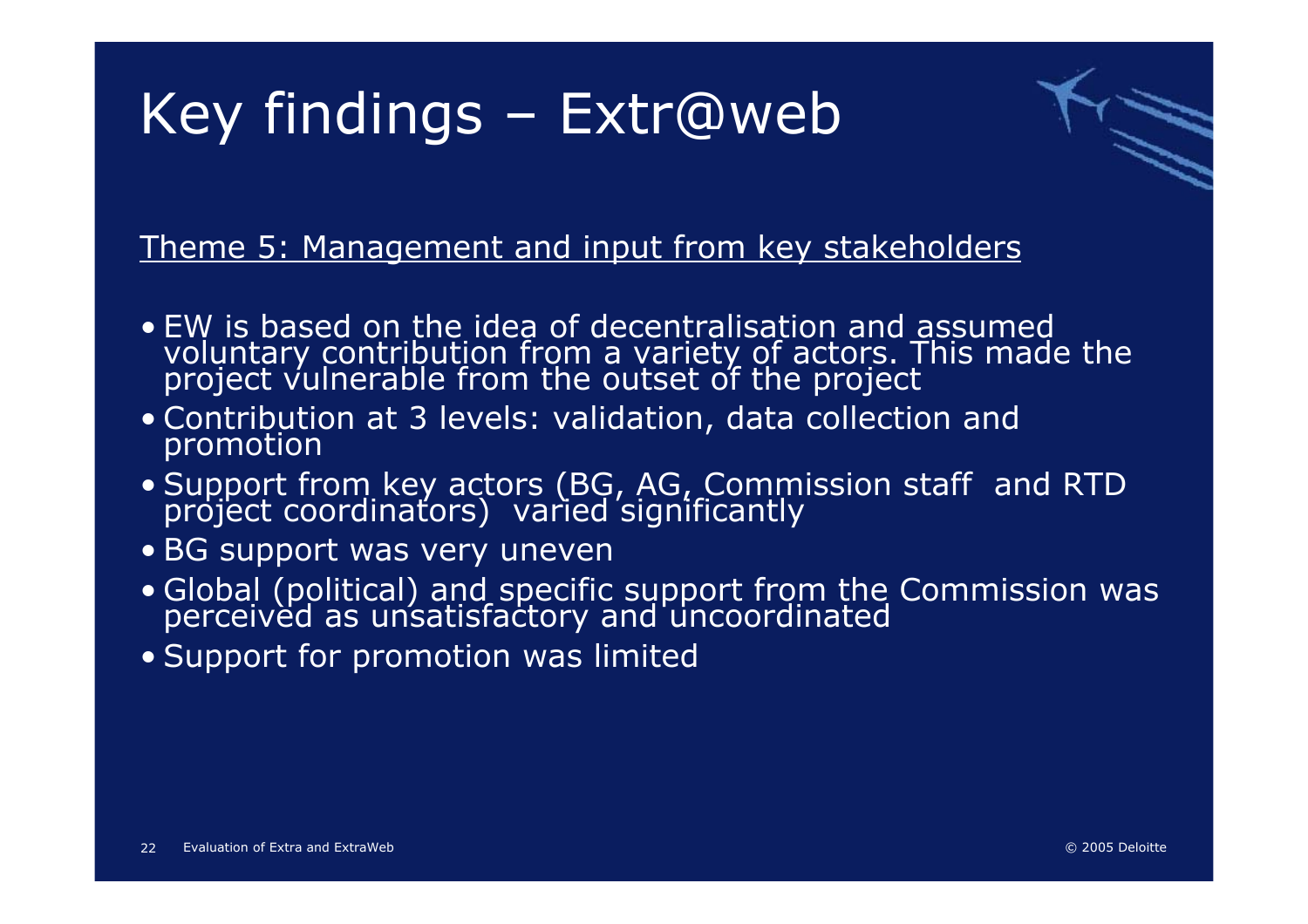Theme 6: Coherence between the implemented EW and the objectives set for the FP5 for dissemination and promotion

- •The objectives set for EW fits well with the objects for the FP5 for dissemination and promotion
- •EW attempts to provide a coherent and structured framework for dissemination and promotion of research results
- •EW is perceived as a potential very valuable tool if implemented as foreseen
- •It is too early to draw final conclusions regarding the projects overall contribution to objectives set for the FP5 for dissemination and promotion
- •Yet, while EW has provided a structured framework for<br>dissemination it has met substantial difficulties in providing<br>timely access research results – which is a prerequisite for<br>contributing significantly to objectives set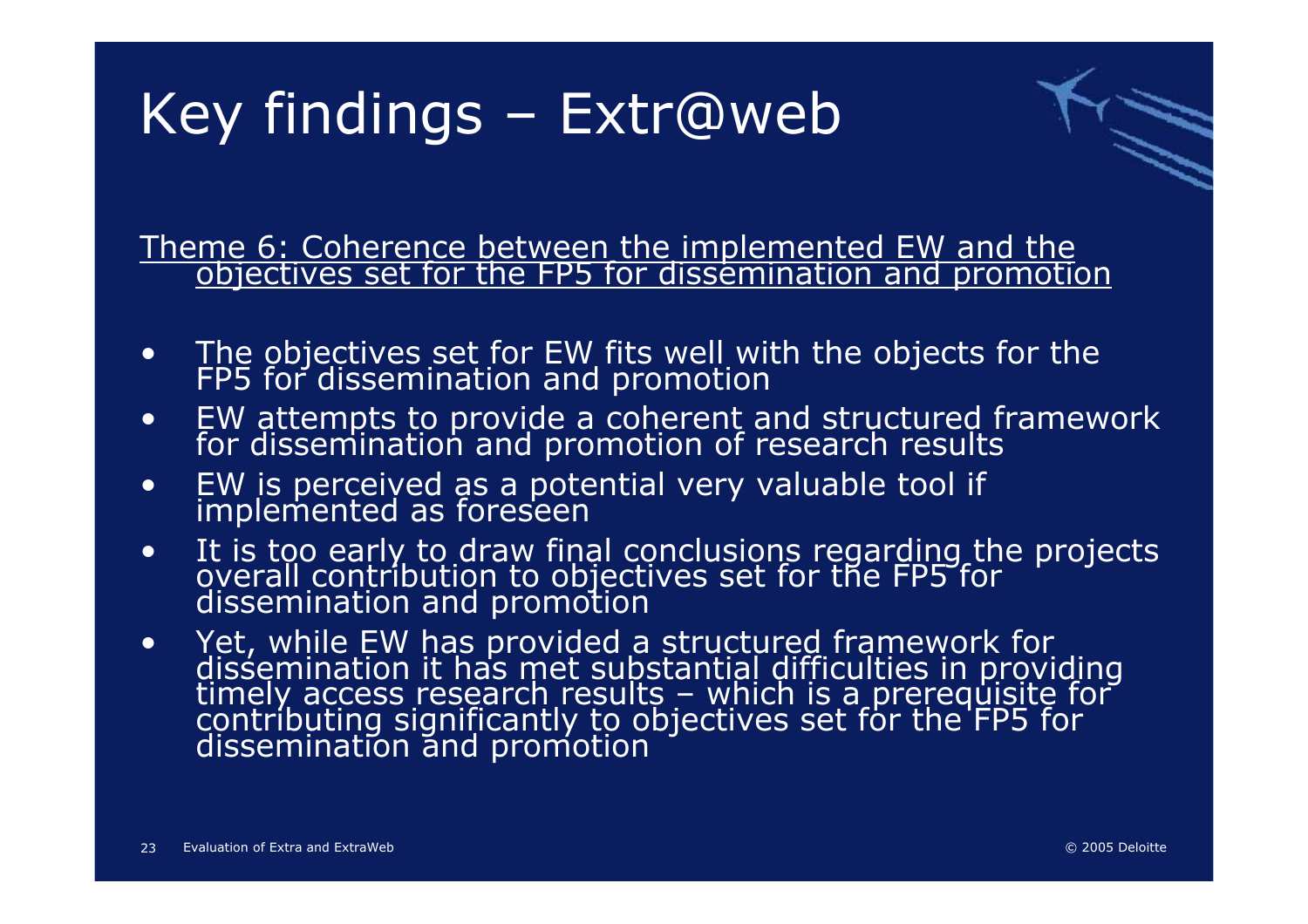### Recommendations – EW II



- •The scope of the project needs to be clearly identified at the outset of the project
- •Key milestones should be set for project outputs in particular for user outputs need to be defined
- •Roles of the different (non consortium) actors who are intended to contribute to the project should be clarified and agreed upon
- . The Commission's contribution to the project should be reviewed and the Commission's role should be endorsed by the hierarchy
- •Contacts should be taken with Cordis to ensure proactive promotion and avoid overlapping (given Cordis proposal to provide a similar service)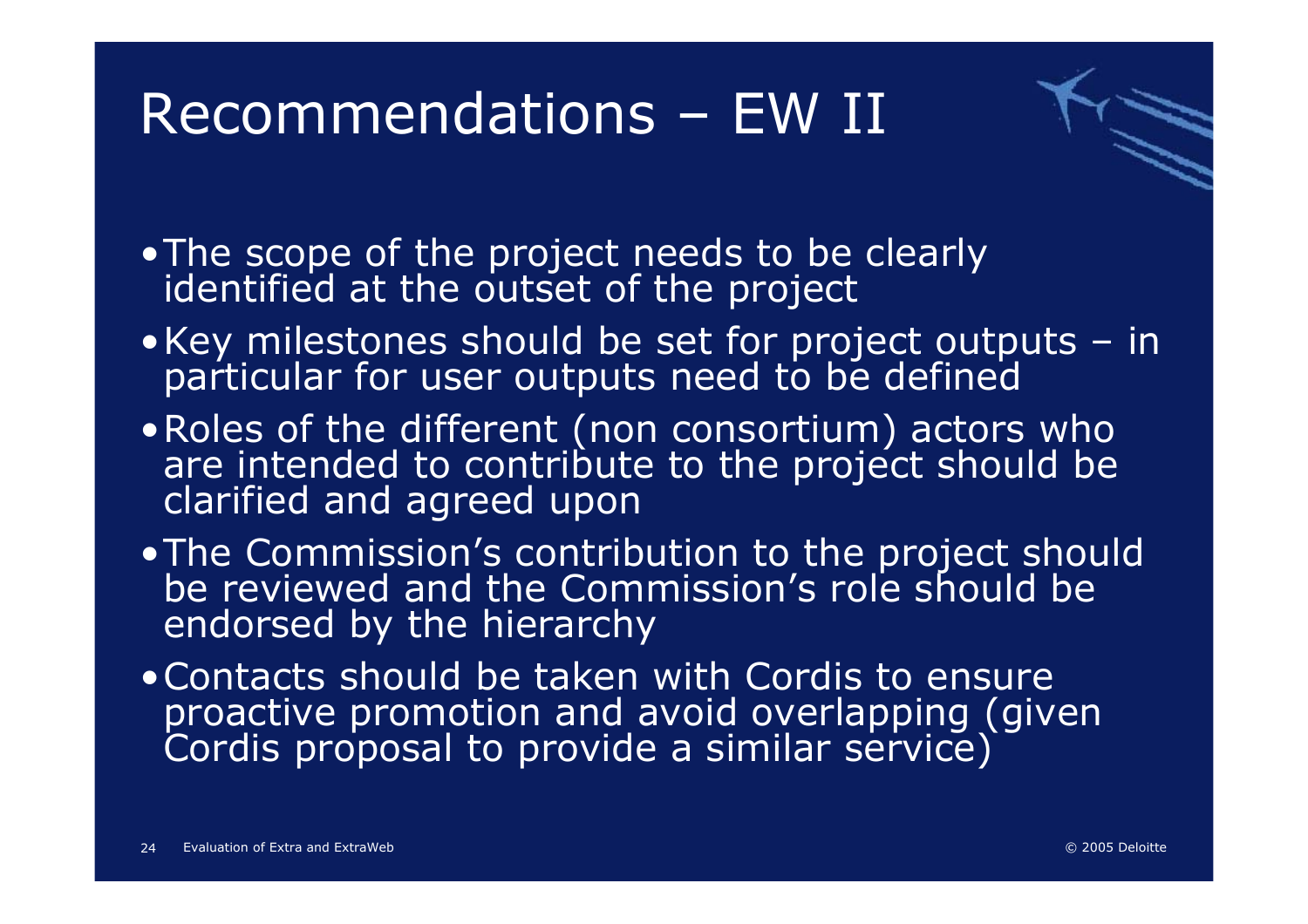### Recommendations – EW II



•An effective monitoring system of the web-site should be implemented

- •Use of the Extr@web acronym should be avoided
- •An AG meeting should be organised in order to identify specific priorities and concerns among this group which should be taken into consideration when setting the final objectives for the EWII project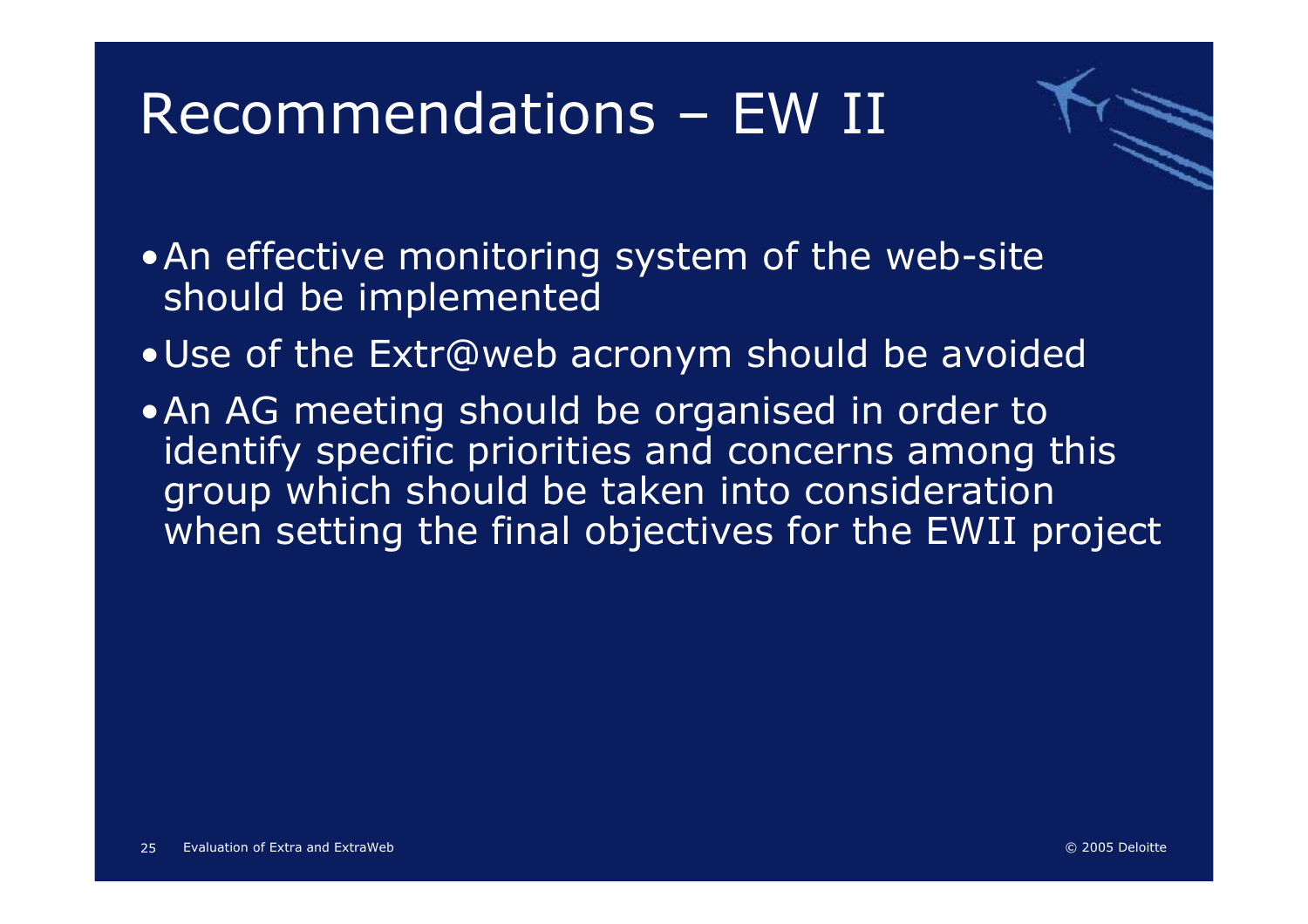### Recommendations – EW



- •Key support from the Commission services to the project should be ensured (in particular as regard data collection)
- •A more proactive promotional strategy should be implemented in the final phase of the project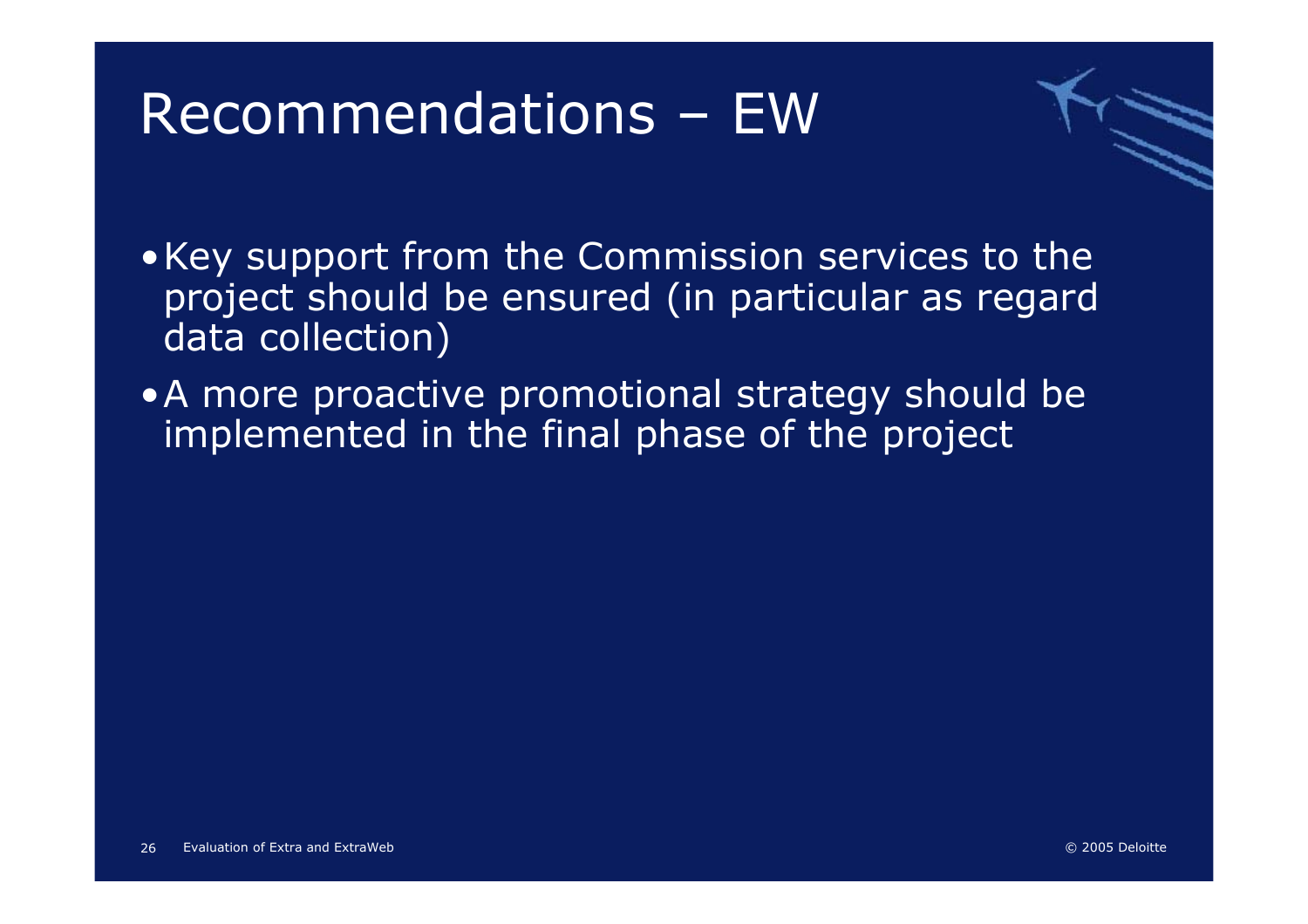#### Your comments to the report

And some technical issues